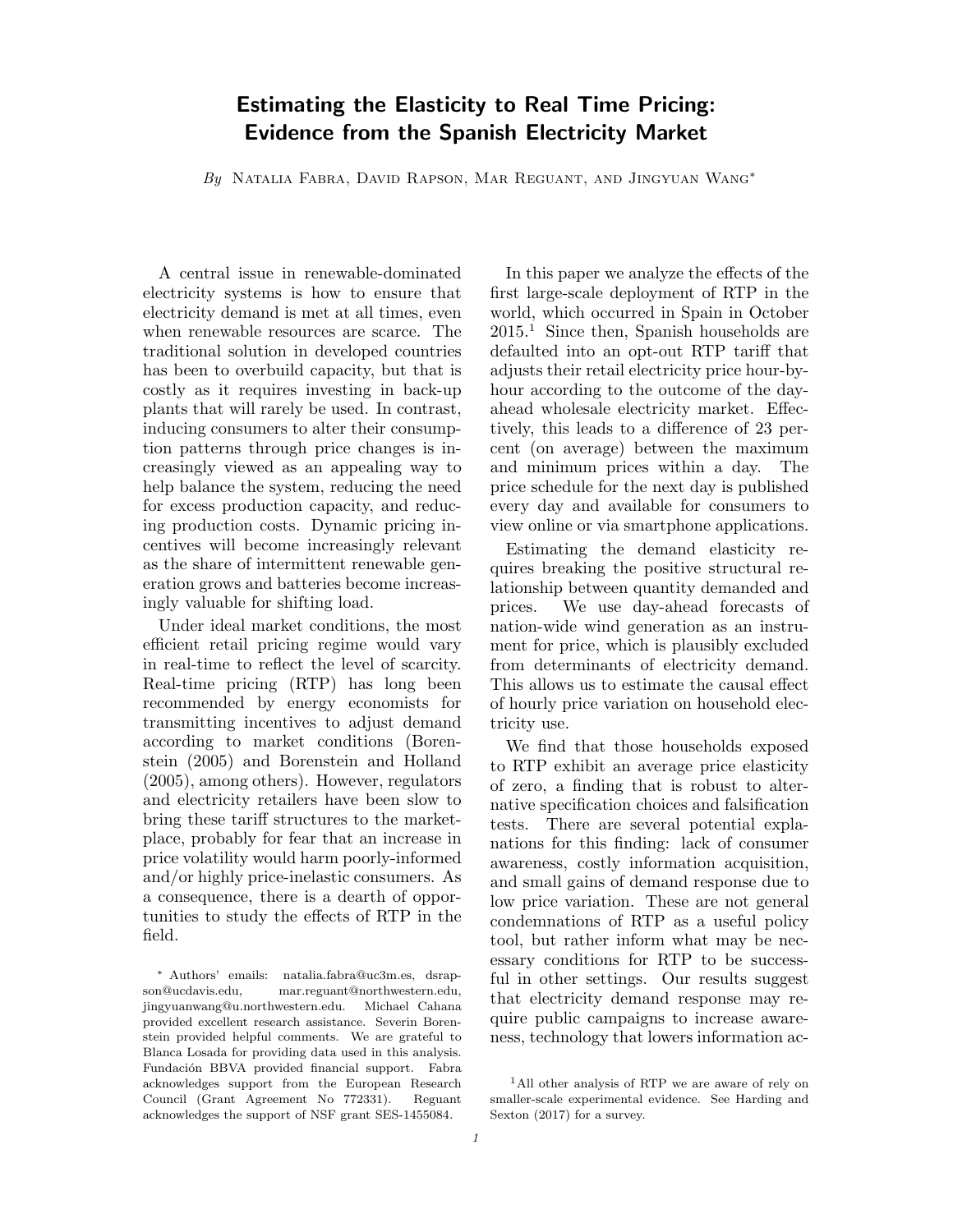quisition and adjustment costs for the endusers, and/or steeper price gradients (between scarce and abundant hours) to induce measurable behavioural changes.

## I. Institutional Setting & Data

In October 2015, RTP became the default residential electricity tariff in Spain. Since then, all households supplied by their default electricity retailer pay the sum of a time-invariant network charge and a timevarying energy charge, each of which represents approximately half of the total price. The network charge covers the system's regulated costs, including transmission and distribution infrastructure. The energy charge reflects the hourly day-ahead wholesale electricity market price. The "realtime" prices are published at 8:30pm on the previous day on the System Operator's website (esios.ree.es).<sup>2</sup>

There are two main aspects of household rate choice. Households may choose to switch from the time-invariant network charge onto a time-of-use (TOU) rate,<sup>3</sup> and/or they may opt out of RTP and instead contract directly with a competitive retailer. Retail energy prices in the competitive market tend to be time-invariant and, on average, more expensive than the average RTP.<sup>4</sup> Our analysis in this paper focuses on households on the default choices, i.e., a time-invariant network charge plus an hourly RTP.

The RTP scheme was first introduced following discontent with the previous default tariff. While RTP faced some initial opposition, with extensive media coverage stressing that electricity prices would likely be volatile, protests dissipated soon after RTP was introduced. The topic still occasionally

gains media attention, typically during periods of extended high prices. As of October 2015, 46 percent of the population – households that had not previously opted for a competitive retailer – were on the RTP tar $iff<sup>5</sup>$ 

Smart meters are required to record electricity consumption in real time. As such, households on the default tariff who did not have a smart meter by October 2015 paid the average monthly RTP price, which was computed according to a standard consumption profile. The roll-out of smart meters was decided by the local distribution companies according to a national rollout plan, and was thus plausibly exogenous with respect to households. Upon installation of a new smart meter, the household would receive a letter indicating that its future electricity bills would be computed according to the RTP schedule.

Two utility companies (Gas Natural and Viesgo) gave us access to the hourly electricity consumption data of their domestic customers with smart meters (over 2 million), from January 2016 until June 2017. Households in our sample are distributed geographically across Spain, but are concentrated in the western and northern regions. Weather and socio-demographic characteristics of the households vary considerably across these regions. For computational ease, we report empirical results performed on a random subsample comprised of  $21,233$  households.<sup>6</sup> However, our results are not sensitive to sample size or the sampling process.

In our reporting sample, 48.2 percent of households are on RTP (10,230), and 84.3 percent (17,928) face time-invariant network charges. We observe whether a household has switched from one type of tariff to another, but we do not observe consumption before RTP was introduced.<sup>7</sup>

<sup>5</sup>By December 2017, this figure had gone down slightly to 42 percent.

 $6$ We initially sample more households, but we remove those with substantial missing entries, short time series, or a large fraction of zero consumption hours (25% or more), which suggests the meter belongs to a second residence.

<sup>7</sup>Before RTP was introduced, the utility was not storing the data as it was not needed for billing.

<sup>2</sup>Costs of the real-time balancing markets are not reflected in the hourly prices faced by consumers.

<sup>3</sup>TOU have a peak and off-peak component each day, but do not change across days. Under TOU in Spain, electricity is cheaper from 12pm to 10pm in winter, and from 1pm to 11pm in summer.

<sup>4</sup>For instance, according to the regulator, during 2016, RTP yielded savings of 32 Euro per year for a representative household, or roughly 6 percent of its total bill, as compared to the average offer of competitive retailers.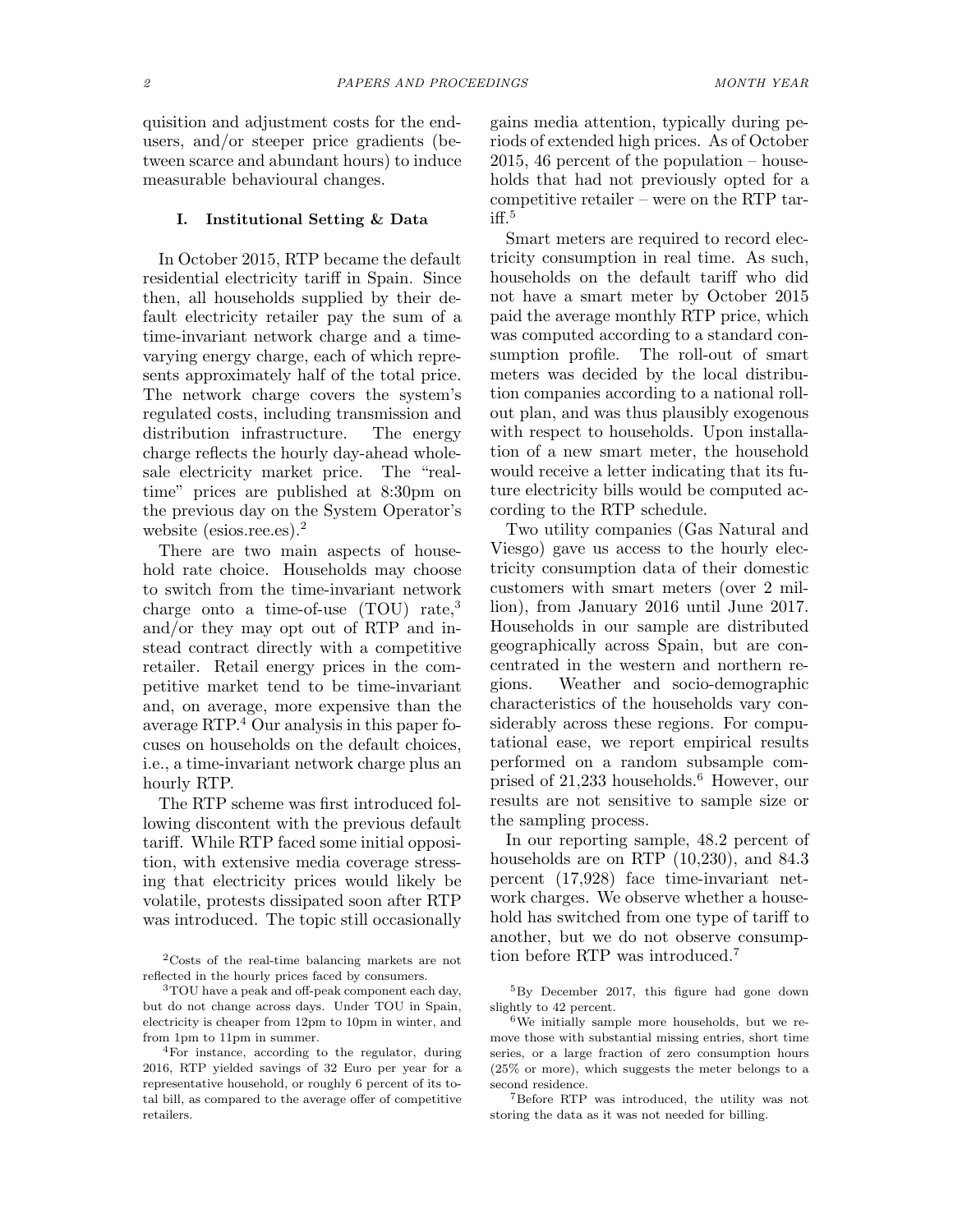|                                    | Mean      | SD    | P <sub>25</sub> | P <sub>50</sub> | P75   |
|------------------------------------|-----------|-------|-----------------|-----------------|-------|
| Price (cents Euro/KWh)             | $10.82\,$ | 1.73  | 9.84            | 10.78           | 11.73 |
| Ratio Max/Min Price within a day   | 1.23      | 0.12  | 1.14            | 1.20            | 1.26  |
| Avg. HH hourly KWh consumption     | 0.24      | 0.08  | 0.17            | 0.25            | 0.30  |
| Temperature (F)                    | 57.67     | 11.27 | 49.41           | 56.46           | 65.26 |
| Iberian System Hourly Demand (GWh) | 34.13     | 8.69  | 30.87           | 35.14           | 39.53 |
| Wind Hourly Forecast (GWh)         | 5.49      | 3.21  | 3.00            | 4.84            | 7.34  |
| Solar Hourly Output (GWh)          | 1.47      | 1.71  | 0.08            | 0.64            | 2.61  |

Table 1—: Summary Statistics

Notes: Sample contains 13772 hours.

We have demographic information about each household's zip code. We use the zip code information to merge temperature and weather data obtained from the Spanish Meteo Agency's website (aemet.es). Electricity prices, system demand, wind generation forecasts and solar output were obtained from the Spanish System Operator's website. Table 1 presents summary statistics of our data.

## II. Estimating Demand Elasticities

We present estimates of household-level electricity demand elasticity, as measured by the response to changes in hourly prices while controlling for other relevant covariates (e.g., weather conditions, underlying temporal demand cycles, price-invariant aggregate usage patterns, etc.). A general concern with demand estimation applies here: prices are high during periods of high demand.

Our main empirical challenge is thus to find a suitable price instrument, and the regulatory setting provides one. The hourly energy price faced by consumers is set on a day-ahead basis and reflects prices in the day-ahead wholesale market. These prices are determined by expected supply and demand conditions, making exogenous supply-shifters attractive candidates for instruments. Our preferred instrument is the day-ahead national-wide wind production forecast. There is a declining and linear relationship between day-ahead wind production and the hourly price faced by consumers, providing substantial power in the first stage. It is difficult to tell a story whereby the national-wide wind production

forecast could affect households electricity demand at their specific locations (other than through omitted variable bias), which makes the exclusion assumption credible.

Using the day-ahead wind production forecast as an instrument also makes it feasible to deploy the identification strategy at the individual level. Doing so allows us to retrieve individual estimates of the RTP treatment effect. Furthermore, we can estimate individual-level effects on both RTPtreated households as well as on our placebo sample of households facing time-invariant rates.

We estimate the price elasticity of demand for household i via two-stage least squares. The main estimation equation investigates the response of consumption  $(y_{it})$  against the price  $(p_t)$ , which is instrumented with wind production forecast  $(z_t)$ , all transformed using the inverse hyperbolic sine:

(1)  $y_{it} = \beta_{i0} + \beta_{i1}\hat{p}_t + \Omega_i X_t + \lambda_i W_{it} + u_{it}$ 

We estimate this equation household-byhousehold, to retrieve estimates of the elasticity to prices,  $\beta_{i1}$ . Control variables not specific to households,  $X_t$ , absorb aggregate, time-varying determinants of household  $i$ 's demand, including highand low-frequency cycles and fixed effects (e.g. hour-of-day, month-of-year, or Fourier transforms thereof) and hourly system-wide demand in Spain, which we can include directly. Household-level controls,  $W_{it}$ , establish baseline usage patterns (e.g. household-specific temperature bins) against which to measure demand responses to wind-induced changes in the RTP.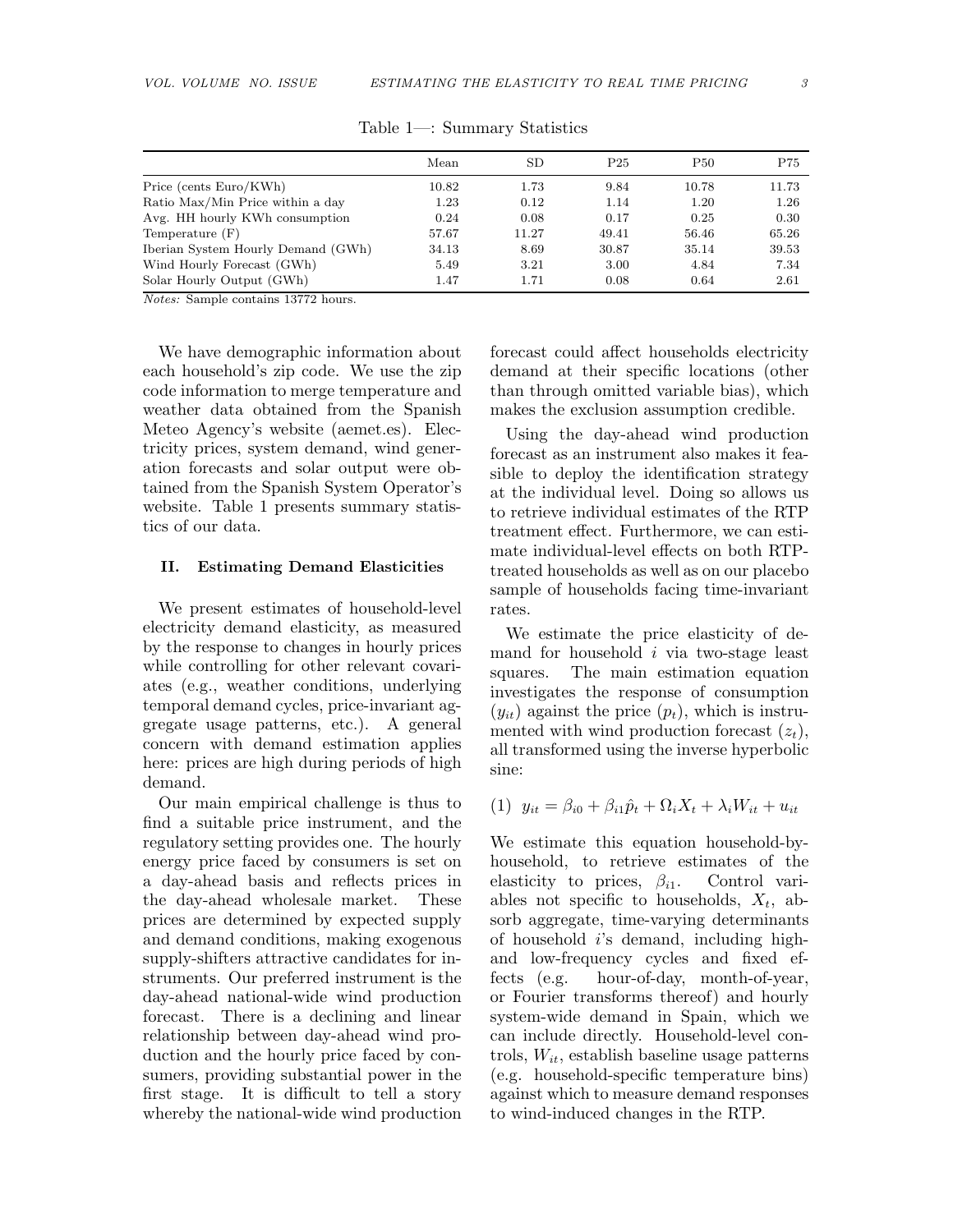## Figure 1. : RTP vs No-RTP Elasticities





|  |  |  | (b) Mean estimates with alternative specifications |  |  |  |  |  |  |
|--|--|--|----------------------------------------------------|--|--|--|--|--|--|
|--|--|--|----------------------------------------------------|--|--|--|--|--|--|

|            | (1)      | (2)       | (3)      | (4)      |
|------------|----------|-----------|----------|----------|
| <b>RTP</b> | $-0.054$ | $-0.0072$ | $-0.014$ | $-0.017$ |
|            | (0.0025) | (0.0019)  | (0.0016) | (0.0027) |
| No RTP     | $-0.058$ | $-0.0031$ | $-0.011$ | $-0.013$ |
|            | (0.0028) | (0.0022)  | (0.0016) | (0.0030) |

Notes: Table shows mean elasticities by type of tariff (RTP vs non-RTP). Standard errors clustered at the postal code level.  $N = 17,928$ . Individual elasticity estimates using (1) block and temperature bin fixed effects and interactions, plus block times solar output; (2) adding aggregate demand as a control; (3) temperature and temperature squared instead of temp bins; (4) post-lasso with Fourier transforms at daily, weekly and annual frequency interacted with aggregate demand, solar production, temperature, and temperature square.

The resulting i-level coefficient estimates on  $\hat{p}_t$  for RTP and non-RTP households are shown as kernel density plots in the left panel of Figure 1. These plots have two main features in common. First, both are centered roughly around zero, but with slightly higher density in the -1 to 0 range. Second, there does not appear to be a substantial difference between the two distributions for RTP and non-RTP households. Were there to be a significant treatment effect among RTP households, one would expect to see a larger mass accumulating in the negative range, consistent with demand being downward-sloping.

This evidence is confirmed on the right panel of Figure 1, which reports the results from estimating equation (1) for customers on RTP and for non-RTP customers under various specifications. None of the price coefficients are significantly different from zero.

## III. Hypothesis and Policy Implications

Our study is not alone in reporting low residential price responsiveness to dynamic prices (Harding and Sexton (2017)). However, it is the first one providing nationwide evidence of the effects of RTP on households' demand. Existing experiments have found significant price responses (in the ranges -0.10 to -0.18) but only when consumers were alerted in advance of large price increases during critical peaks (Jessoe and Rapson (2014)).

In light of this, the lack of demand response under the Spanish RTP program is perhaps not surprising. First, survey evidence collected by the Spanish energy regulator shows that a large fraction of the population were unaware of it. 77 percent of households declared to be unaware of the differences between the RTP and non-RTP options, and 64 percent did not know which type of supply contract they had. Second, few customers were informed about the prices they were facing, as indicated by suggestive evidence in our data. In particular, one of the two utility companies in our sample gave customers access to an application showing price and consumption information. Only 9 percent of the households served by this utility in our database used it. The median frequency of use was once every 16 weeks. We find no significant differences in the price elasticity of application users and non-users.

While awareness and information are necessary conditions for demand response, they are certainly not sufficient. The customer must have the ability and the incentives to respond. However, price differences